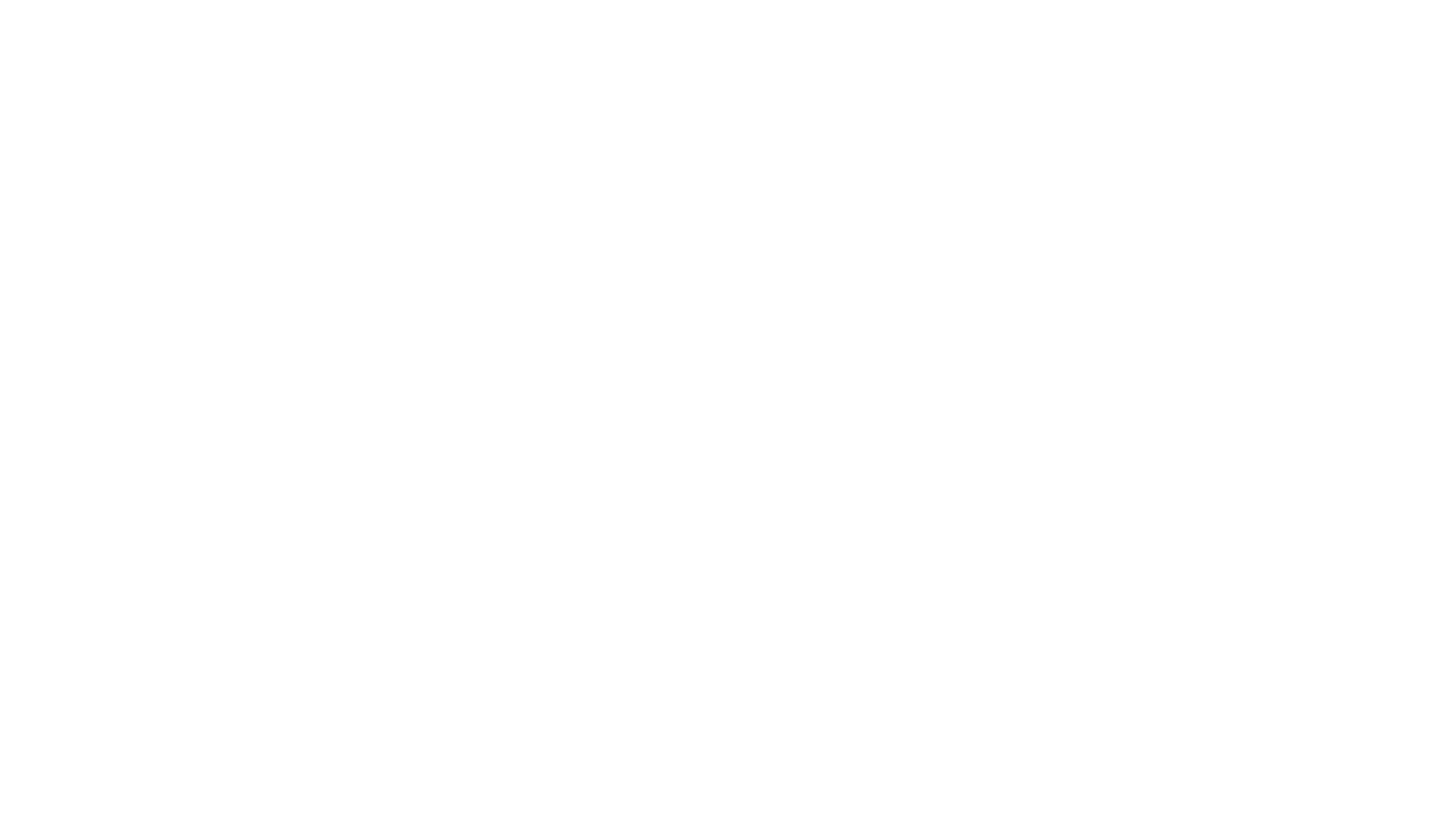# **Ageing Well 2021/22 Series plan Talk 8: Mindfulness and Ageing, Dr Susanna Summer (Clinical Psychologist, Summer Psychology Services.)**

- Are we prepared to live longer?
- Ageing brain
- Learning languages and digital technologies in older age
- Disenfranchising grief and caring while ageing
- Nutritional needs while ageing
- Pharmacotherapy while ageing
- Mindfulness and ageing
- Move it and breathe
- Standing tall
- The things we don't talk about Intimacy and ageing

*For more information and live streaming links follow:*

*[https://ordo.open.ac.uk/collections/Ageing\\_Well\\_Public\\_Talks\\_2021-22/5493216](https://ordo.open.ac.uk/collections/Ageing_Well_Public_Talks_2021-22/5493216)*

Overview

- What is mindfulness?
- The three minute breathing space
- What is the benefit of it?
- How does it work?
- Summary and Questions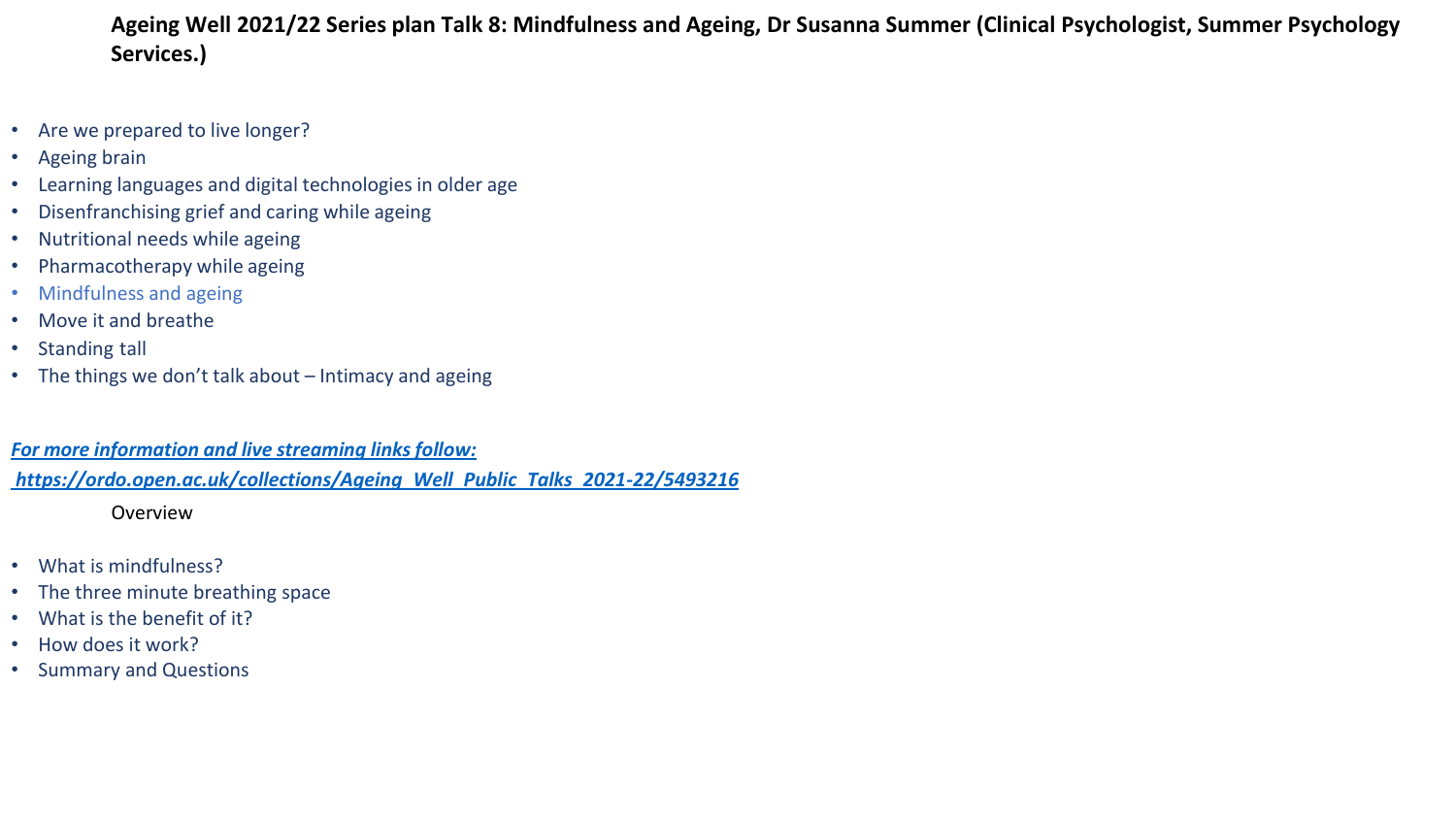**Depending on the format, mindfulness works across physical, social and cognitive stimulation levels:**

- Mindful movement
- Attention and memory
- stimulation
- Group delivery

The opportunities of the later stage of life…."Why do we practice mindfulness?…..So you can enjoy your old age." Shunryu Suzuki Roshi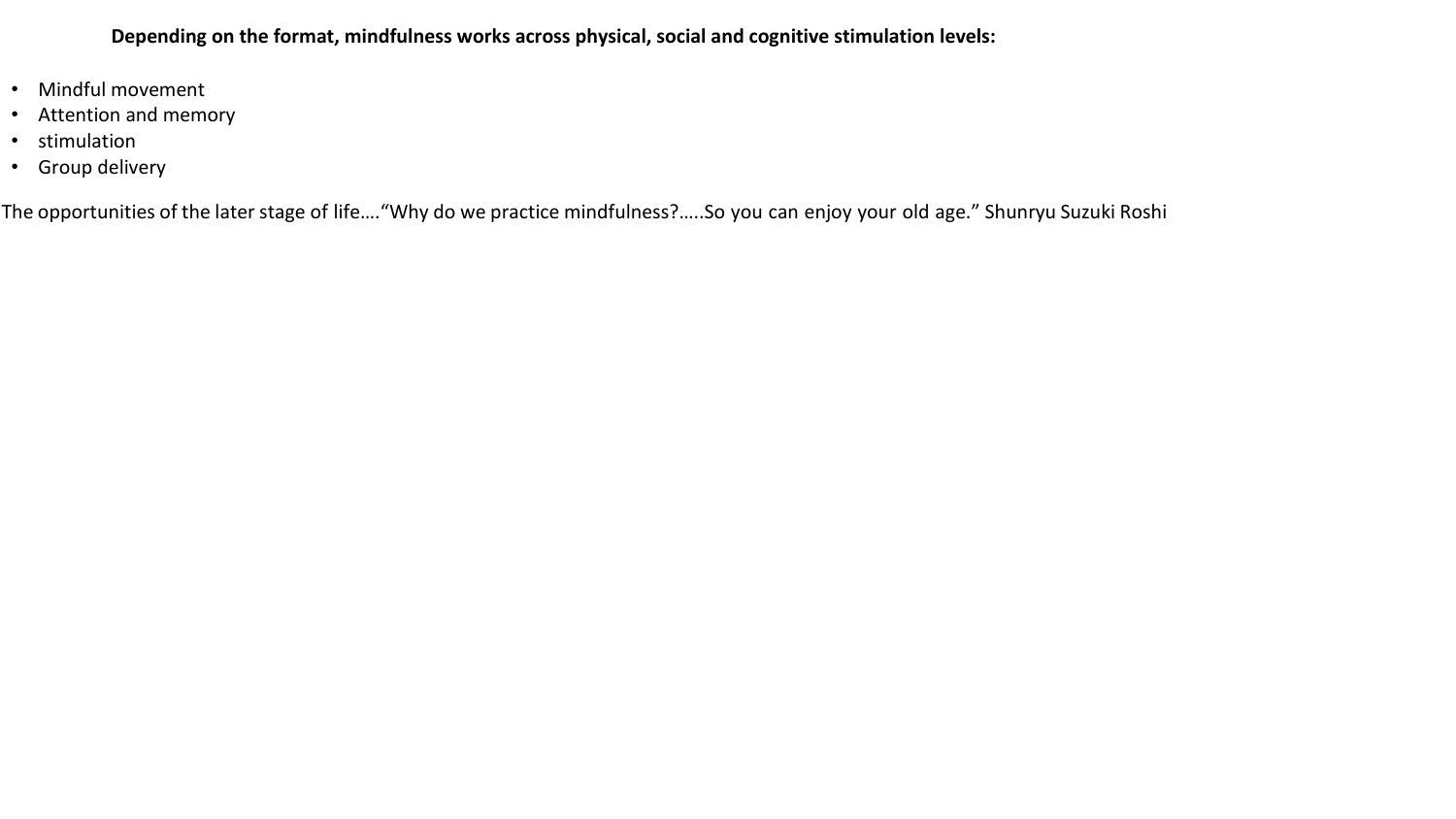## **The best way to learn about mindfulness is to practice**

- The three minute breathing space is a brief grounding practice, which was developed to help people anchor themselves in the present moment.
- I will guide you through the practice for the next slide.
- It is completely optional.
- Helpful attitudes to bring to the practice are ones of openness and putting to one side hopes or expectations.
- Any questions?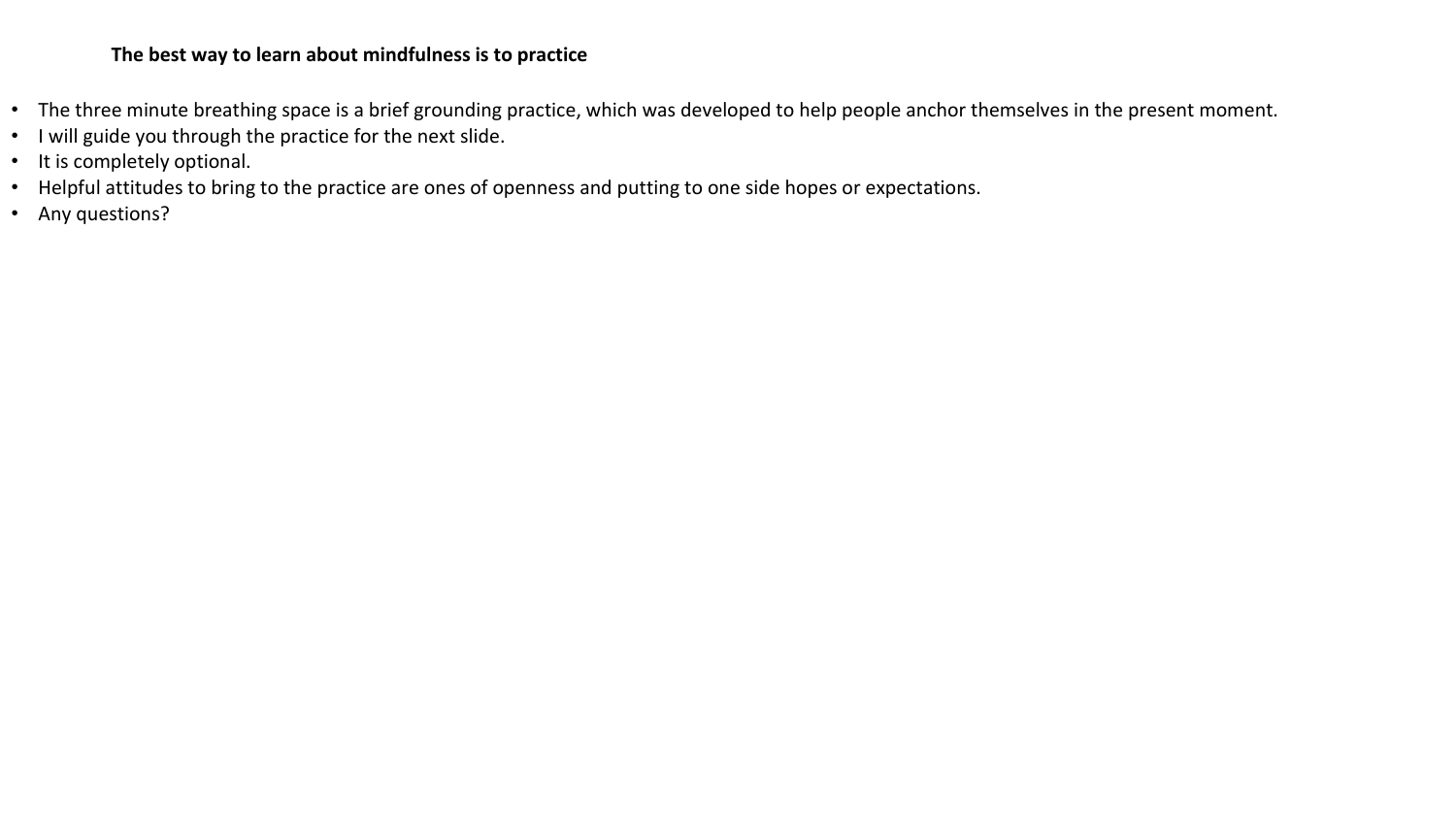## **Acknowledging**

- Bring yourself into the present moment by deliberately adopting a dignified posture. Then ask: 'What's going on with me at this moment? What thoughts, feelings and body sensations am I experiencing right now?
- You could put your inner experience into words, for example, say in your mind, 'A feeling of anger
- is arising' or 'self-critical thoughts are here' or 'my stomach is clenched and tense.'

## **Gathering**

• Gently bring your full attention to the breathing. Experience fully each in-breath and each out- breath as they follow one after the other. It may help to note at the back of your mind 'breathing in…breathing out', or to count the breaths. Let the breath function as an anchor to bring you into the present and to help you tune into a state of awareness.

## **Expanding**

• Expand your awareness around the breathing to the whole body, and the space it takes up, as if your whole body is breathing. Especially take the breath to any discomfort, tension or resistance you experience, 'breathing in' to the sensations. While breathing out, allow a sense of softening, opening, letting go. You can also say to yourself 'it's ok to feel whatever I'm feeling.' Include a sense of the space around you too. Hold everything in awareness. As best you can, bring this expanded awareness into the next moments of your day.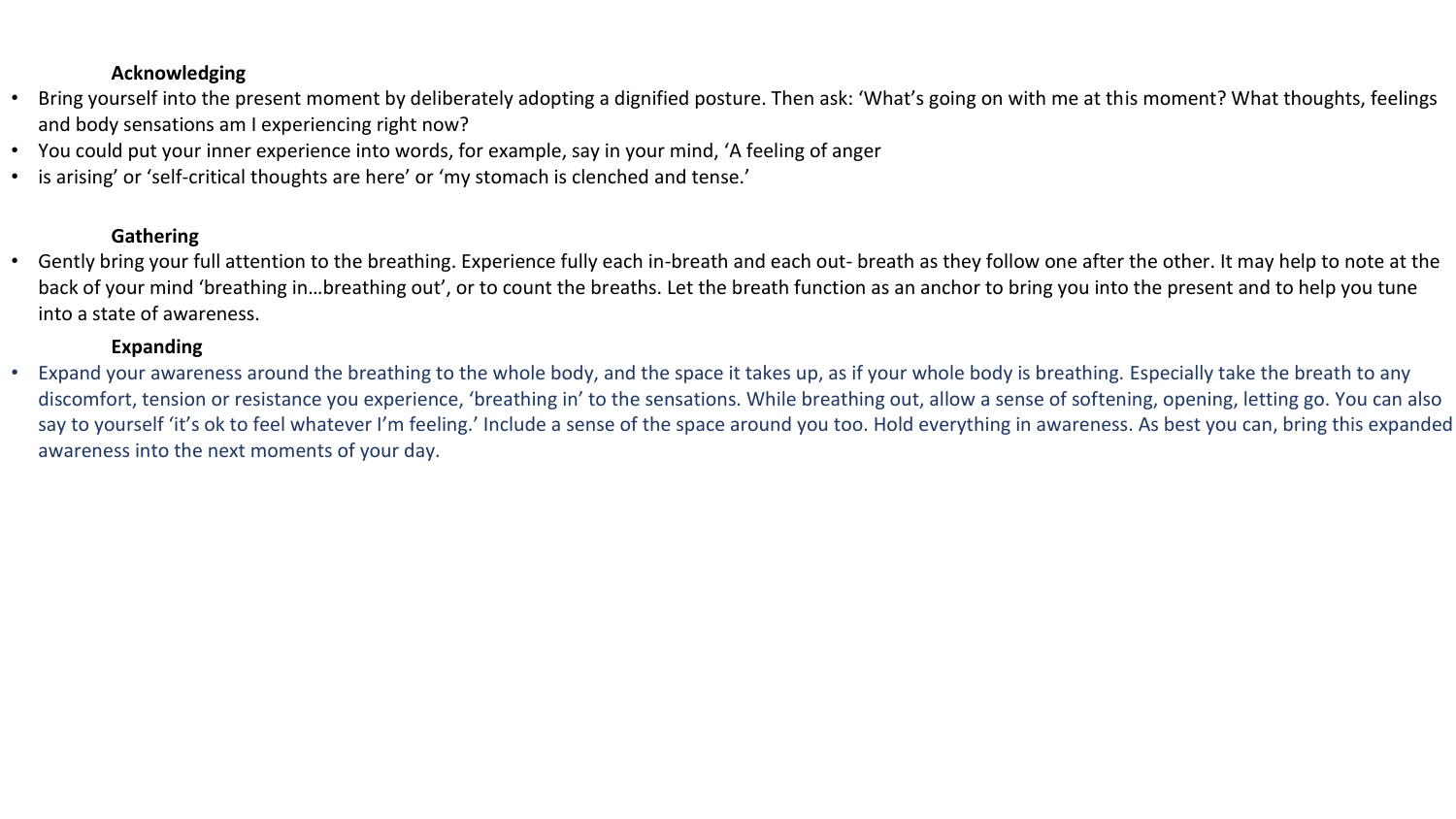Thoughts/Reflections?

There has been a huge explosion of interest in mindfulness….. The evidence base typically applies to these courses

# **[Mindfulness](https://www.umassmed.edu/) Based Stress Reduction (MBSR) [Mindfulness Based Cognitive Therapy \(MBCT\)](https://mbct.co.uk/) [Breathworks](https://www.breathworks-mindfulness.org.uk/) [Mindfulness](https://www.mindfulnessassociation.net/) Based Living Course (MBLC) [Mindfulness](https://www.mindfulbirthing.org/) Based Childbirth and Parenting (MBCP) [Mindfulness Based Relapse Prevention](file:///C:/Users/co3524/Work%20Folders/Downloads/Mindfulness%20Based%20Relapse%20Prevention%20(MBRP)) (MBRP)**

These programmes are: Informed by a clear rationale; Teacher-led;

Have been developed to be scalable; Have a set curriculum, typically at least eight sessions with 30 – 45 mins daily home practice, incremental developmentand experiential learning; and have a clear commitment to be evidence-based.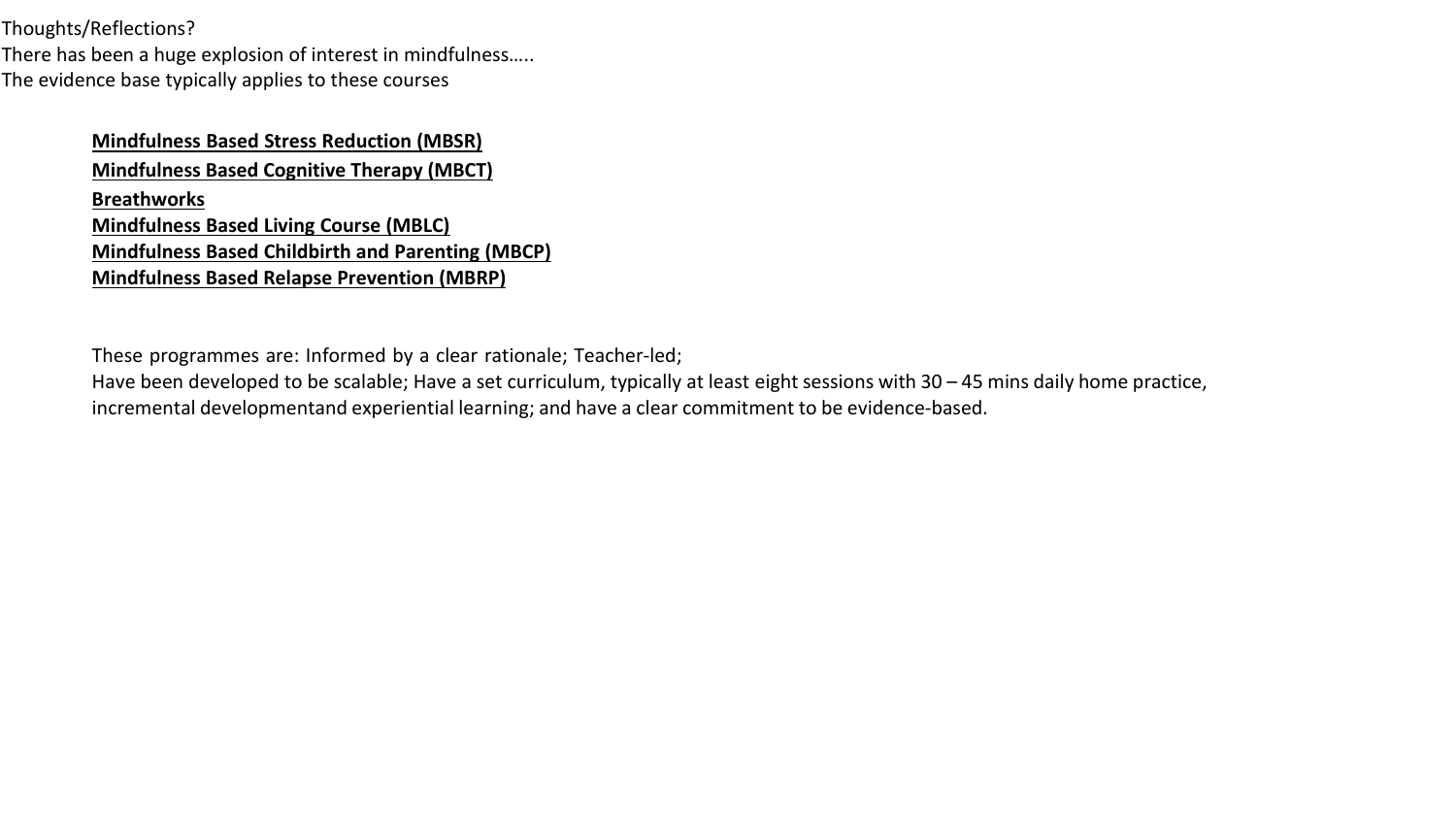- UK Network for [Mindfulness-Based](https://mindfulnessteachers.org.uk/) Teacher Training Organisations *setting standards for [mindfulness-based](https://mindfulnessteachers.org.uk/) teaching*
- UK Network for Mindfulness-Based Teachers Good practice guidelines for teaching mindfulness-based courses
- The Universities of Bangor, Exeter and Oxford Mindfulness-based Interventions TeachingAssessment Criteria (MBI:TAC)

## **Whybemindful?**

"In today's rush we all think too much– seek too much – want to much – andforget about the joy of just being" Eckhart Tolle "Mindfulness is simply being aware ofwhat is happening right now without wishing it were different. Enjoying the present without holdingon when it changes. (which it will) Being with the unpleasant without fearing it will always be this way. (which it won't)" James Baraz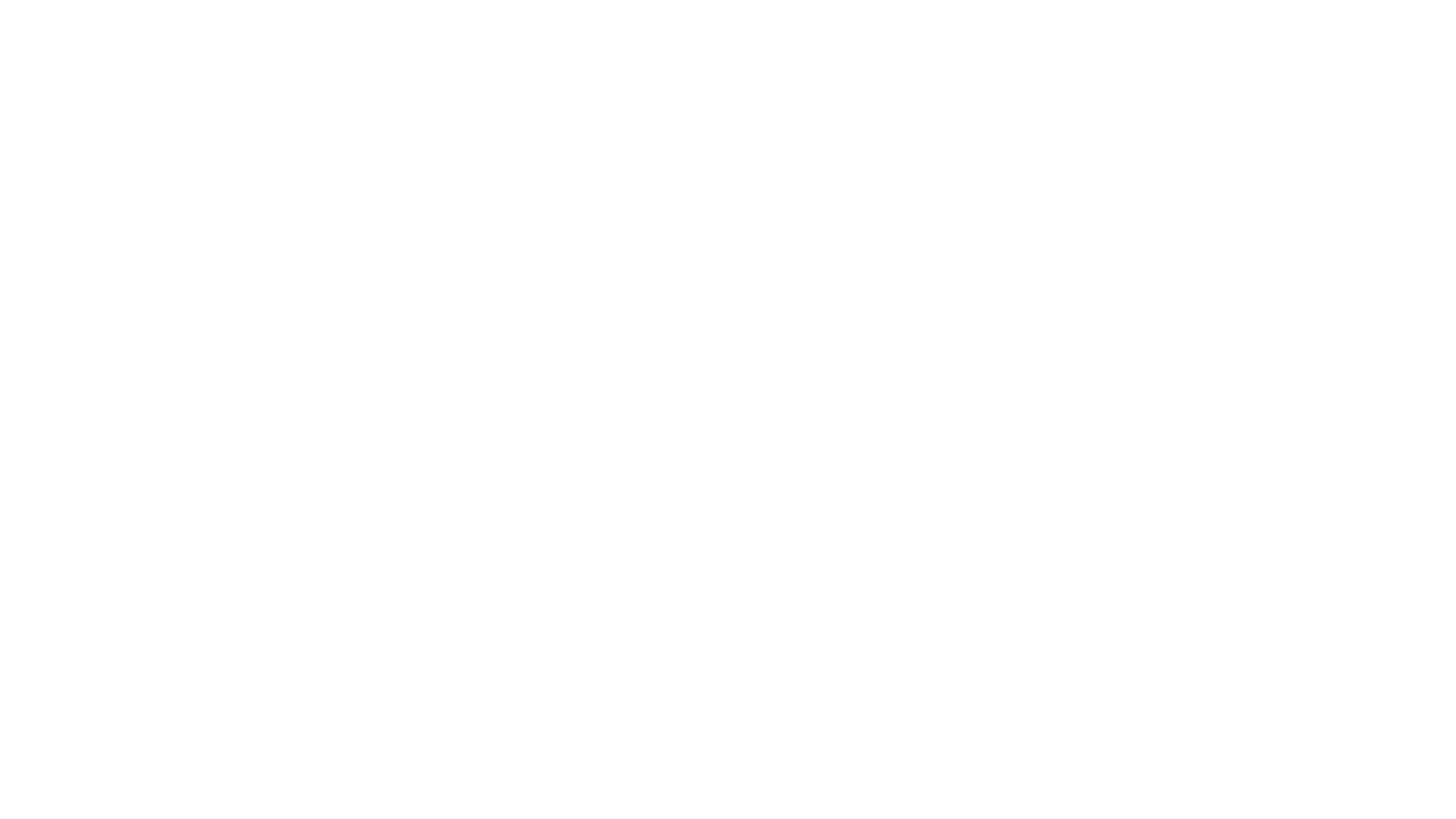- NO! Mindfulness meditation is paying attention in a systemic way to whatever you decide to focus on, which can include awareness of your thoughts.
- By listening to your thoughts, you discover your habitual patterns.
- Your thoughts have a large impact on your emotions and the decisions that you make so paying attention to them is helpful.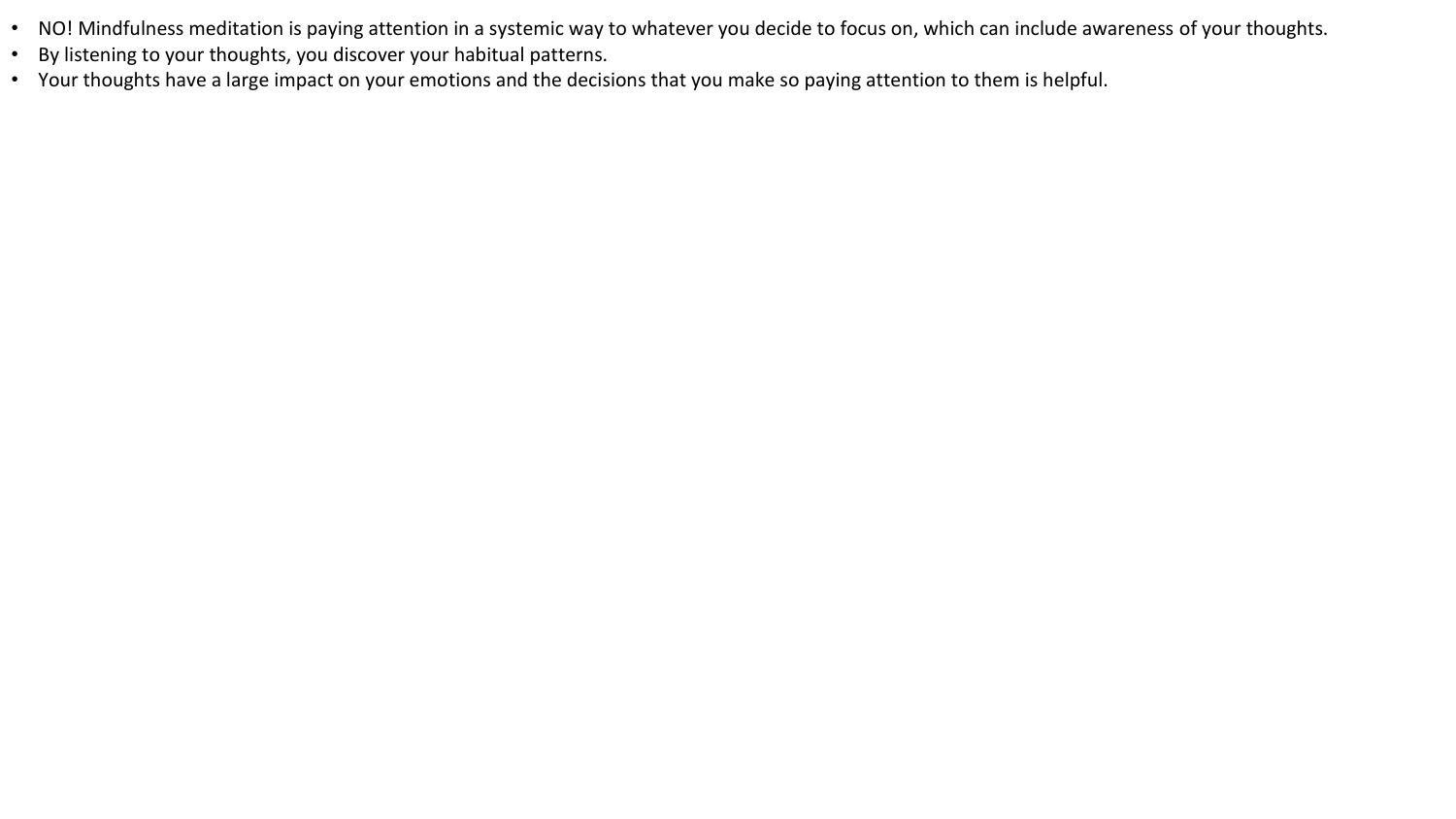- The aim of mindfulness isn't to make you feel more
- relaxed.
- Trying to relax only causes more tension.
- Mindfulness is accepting your moment by moment
- experience.
- So, if you are tense, mindfulness is being aware of that tension Where do you feel tense? What's it shape, colour, texture?
- What's your reaction to this tension, your thoughts?

# **How does mindfulness help us to age well?**

- Mindfulness can reduce chronic pain and the emotional reaction to it. Recent research suggests that pain 'unpleasantness' levels can be reduced.
- Clinical trials suggest that mindfulness improves mood and quality of life in chronic conditions such as fibromyalgia and lower back pain, in chronic functional disorders such as IBS, and in challenging medical illnesses, including multiple sclerosis and cancer.
- Mindfulness enhances mental and physical stamina and resilience.
- Meditation and mindfulness can improve control of blood sugar in type II diabetes.
- Meditation can improve heart and circulatory health by reducing blood pressure and lowering the risk of hypertension. Mindfulness can reduce the risks of developing and dying from cardiovascular disease and lowers its severity should it arise.

# **How does mindfulness help us to age well?**

- Mindfulness can improve clinical-level depression. Mindfulness- Based Cognitive Therapy (MBCT) is one of the preferred treatments recommended by the UK's National Institute for Health and Clinical Excellence.
- Mindfulness can reduce addictive and self-destructive behaviour. These include the abuse of illegal and prescription drugs and excessive alcohol intake.
- Meditation can enhance brain function and increase grey matter in areas associated with self-awareness, empathy, self-control and attention.
- Mindfulness may reduce ageing at the cellular level by promoting
- chromosomal health and resilience.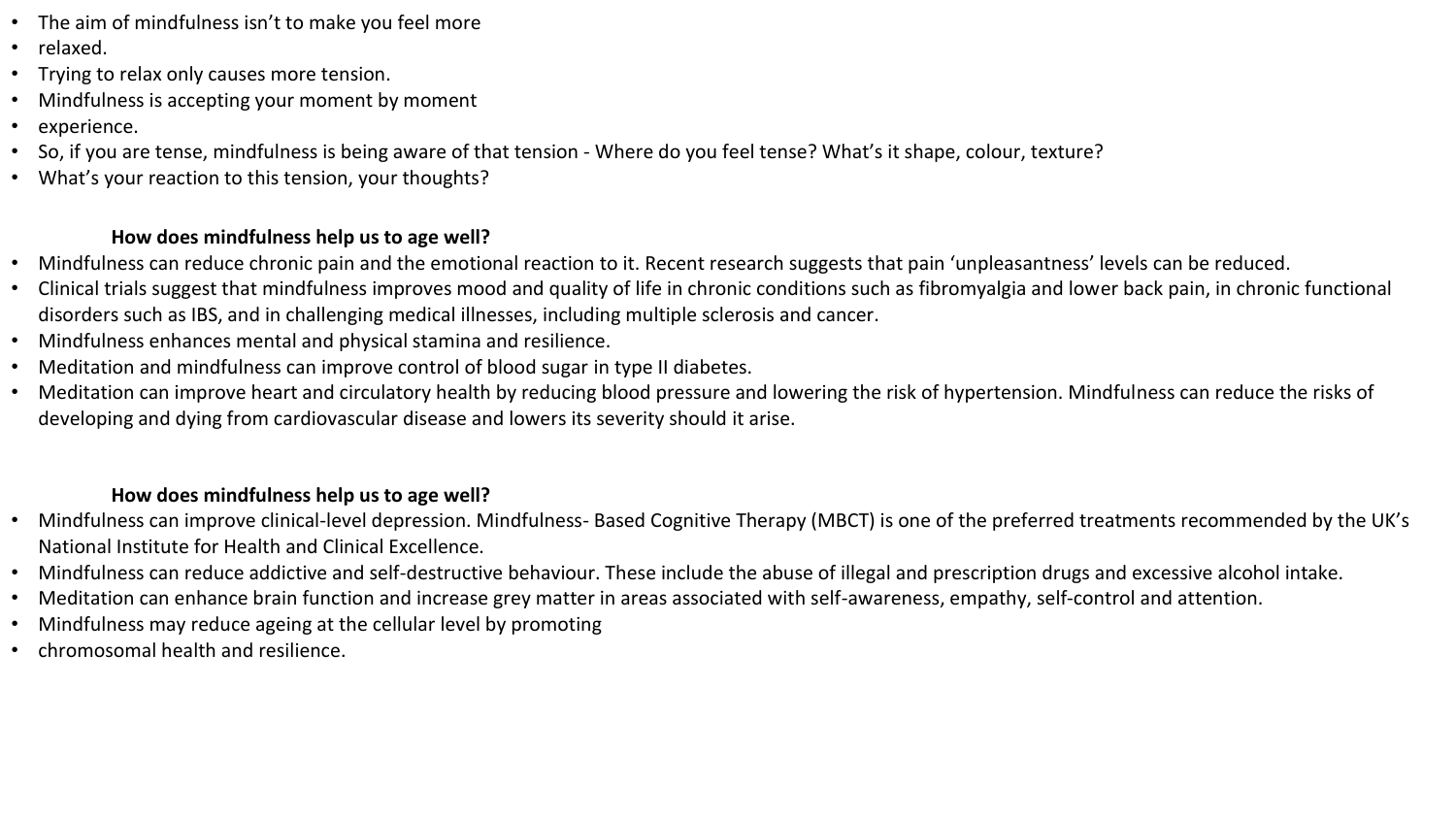### **Mindfulness as a preventative intervention**

- Mindfulness has been demonstrated to enhance many forms of cognition that are known to decline with age such as working memory along with many forms of attention.
- Researchers have proposed that given mindfulness' ability to strengthen attention, there is good justification for developing mindfulness groups to halt the deterioration from mild cognitive impairment to dementia (Robertson, 2015)
- It reduces some of the thinning of certain areas of the brain that naturally occurs with ageing, and increases hippocampal volume.
- Meditation improves the immune system. Regular meditators are admitted to hospital far less often for cancer, heart disease and numerous infectious diseases.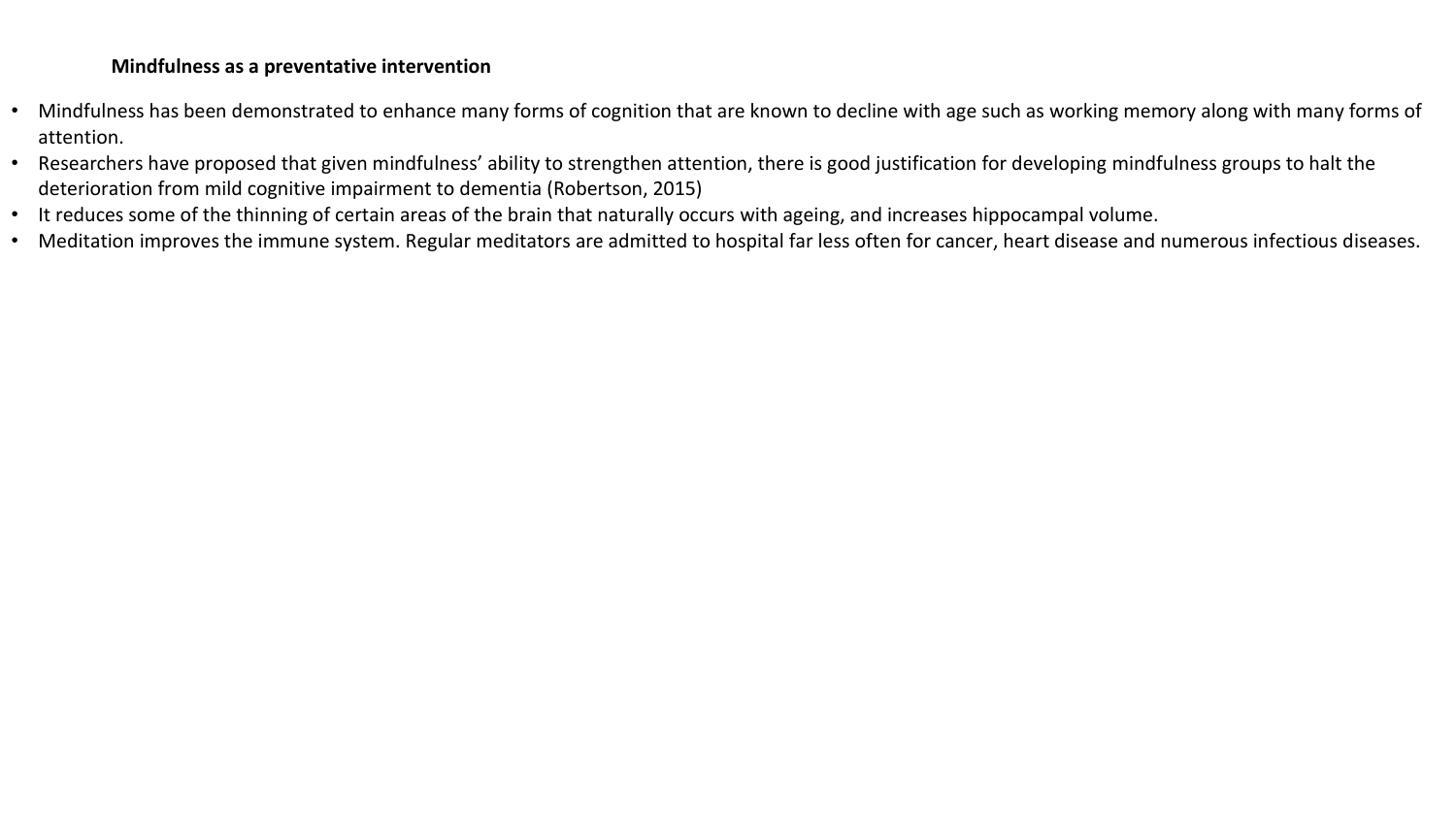## **Mindfulness for carers**

- Dementia care giving presents serious cognitive, emotional, relational, and role challenges to family caregivers (e.g., Savla, Roberto, Blieszner, Cox, & Gwazdauskas, 2011)
- Confers psychological and physical health risks, including higher risks of both psychiatric morbidity and mortality (Capistrant et al., 2012)
- Interventions that contribute to maintaining the mental and physical health of family caregivers can contribute to greater quality of life (Mittelman, 2005).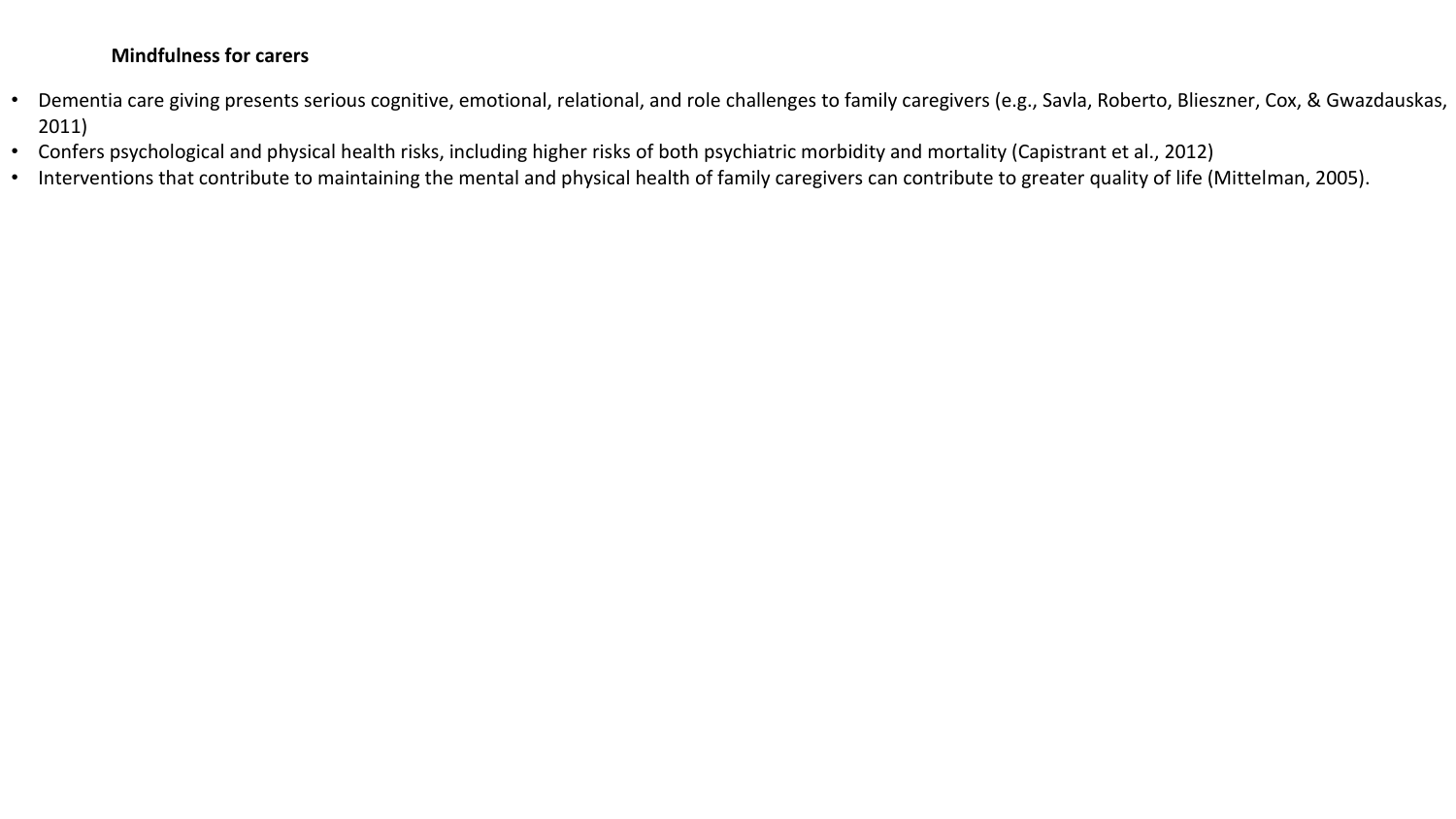## **Does mindfulness work for everyone?**

- No intervention is helpful for all people all of the time
- Some people find it difficult or impossible to turn off the self-critic
- People with trauma who are usually emotionally disconnected might find themselves feeling over- whelmed
- It might just not feel helpful for you
- If this is the case for you …. Don't worry, consider other ways of being more present in your life such as when active/doing something creative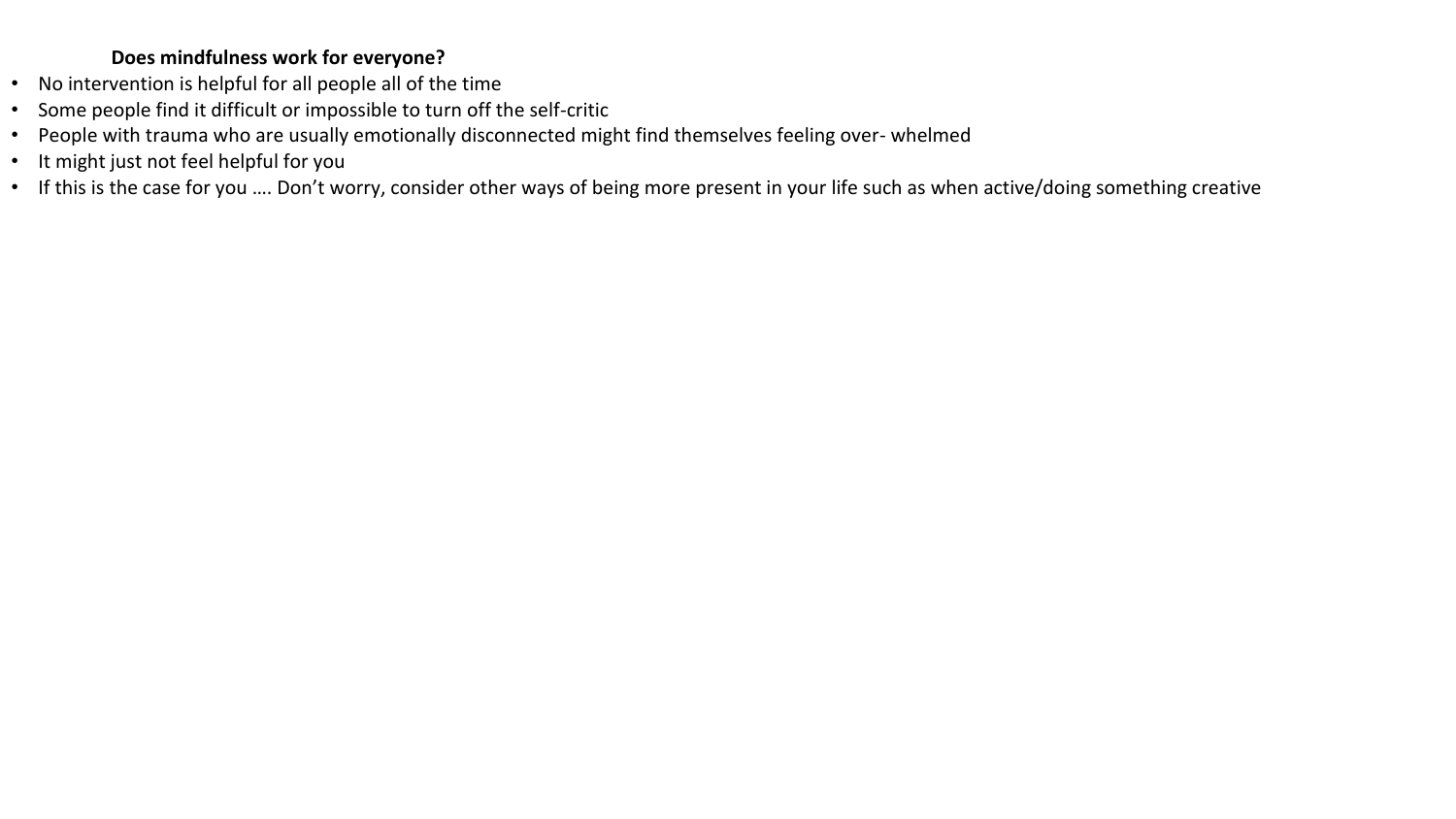#### **Stress Response**

Central Nervous System Perception - Narrowed Memory - Coarse, ImpreciseLearning - Blocked Conditioning - Defense Tendency - Regress or Perseverate Tone – Fight or Flight

#### **Muscular System**

Tension Ready for Action Jaws Clench Body Braces for Action

#### **Autonomic Nervous System**

Heart rate increases Blood pressure increases Oxygen need increases Breathing rate increases Palms, face sweat

Blood sugar increases Adrenalin flows Digestive tract shuts down blood to muscles Blood vessels constrict in hands, face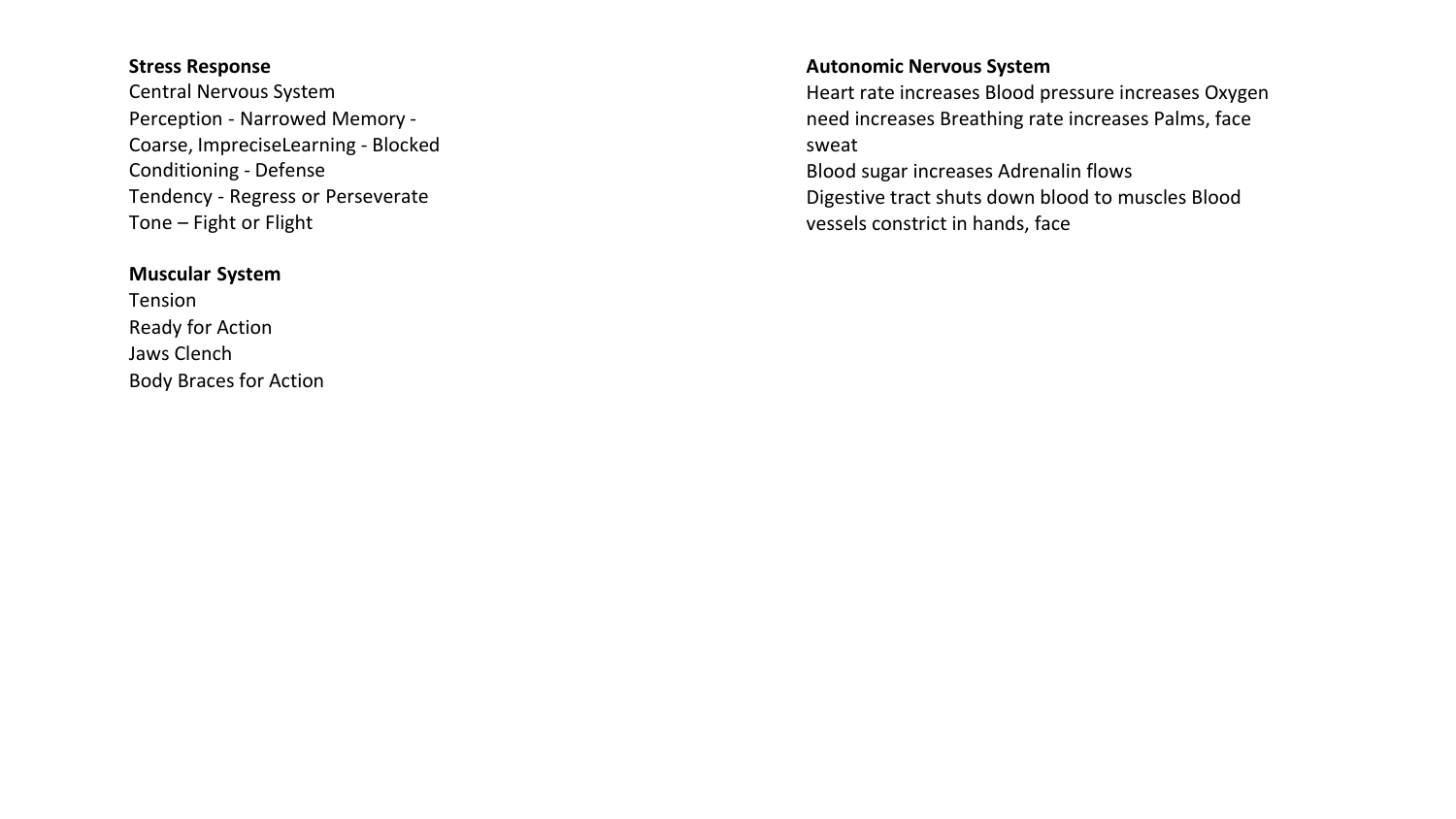## **Is allstress bad?**

- Positive- Brief in heart rate, mild elevations in stress hormone levels
- Tolerable Serious, temporary stress responses, buffered by supportive relationships.
- Toxic Prolonged activation of stress response systems in the absence of protective relationships

## **Paul Gilbert's Three Circles Model of Compassion**

The Threat-Defence System ensures our survival and is activated when we perceive danger or threat. The aim of the stress response of fight, flight, disgust or freeze is to protect us but, often it is overly activated and we assume or exaggerate the threat contributing to excessive feelings of anxiety, anger, hate, sadness and insecurity. If in doubt we fear, attack, disgust or run away just in case it is not safe! This is also the system that is activating the inner critic, directing us out of fear, anger or disgust.

The Drive System motivates and energizes us to seek, to engage with the world to meet our perceived needs and wants, to fulfil our desires (lust, power, control, greed) and values. It activates our reward centre and propels us into action to seize opportunities, to take on challenges, to achieve, to accomplish. In this state, we experience a sense of pleasure and excitement when obtaining the object of our desires or meet our goals.

The Soothing System leads to feelings of calm, warmth and contentment. It creates experiences of safeness, comfort and ease. We enjoy the affection and a sense of being connected to one another, the feeling of belonging, being accepted, supported, cared for and valued by others. Here, we can rest, being more accepting and nonjudging. This system allows us to savour the good times, to be grateful, to observe and to gain a greater perspective. This powerful system can moderate the other two systems of Drive and Defence when they are overly active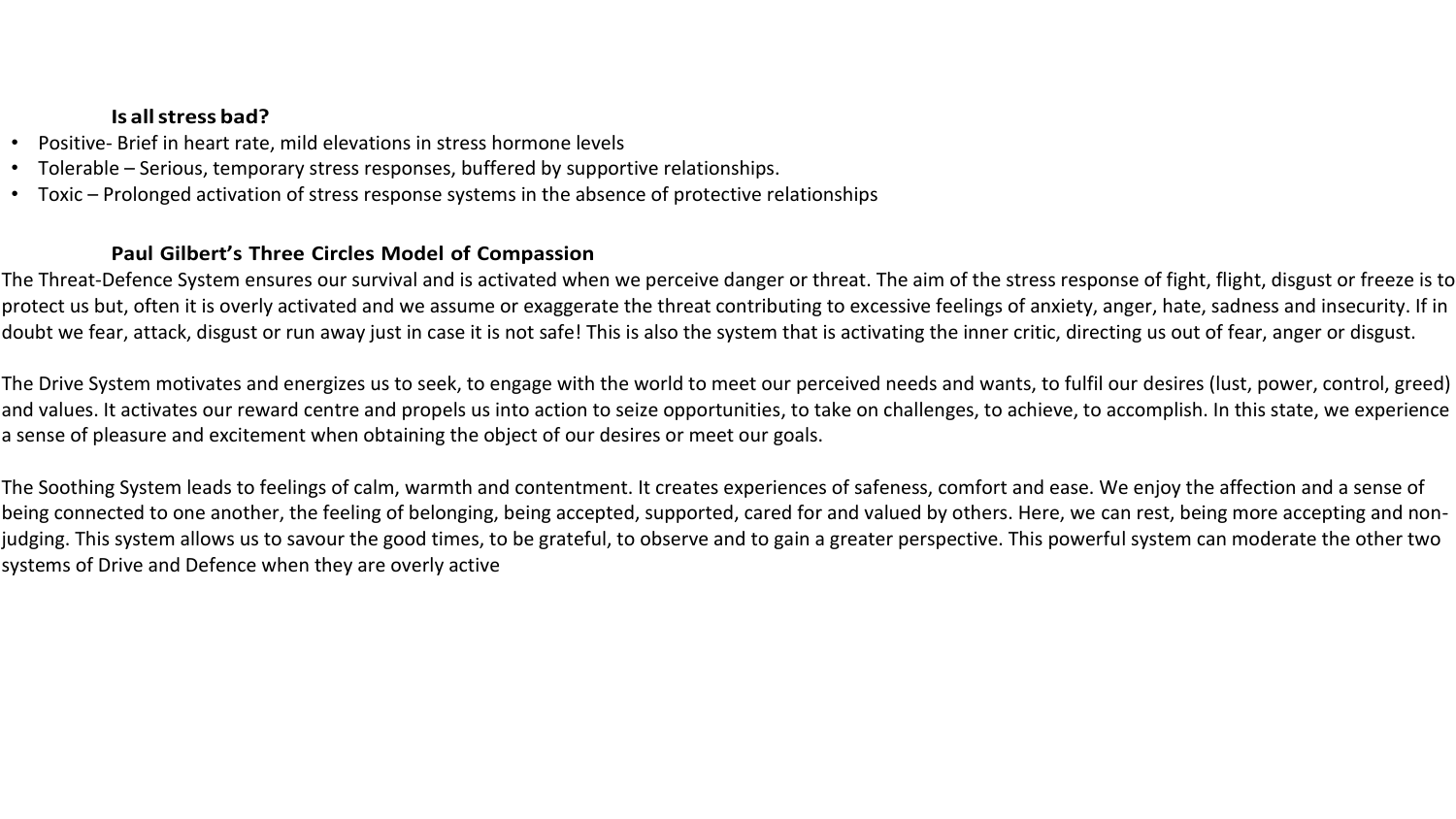## **Mindfulness for later life**

- Six sessions delivered online during the three COVID-19 national lockdowns
- For patients, carers and the general public
- Supports people to develop their own home practice
- Teaches a range of mindfulness practices in a systematic way
- Based on the MBSR programme, with some adaptations for older adults.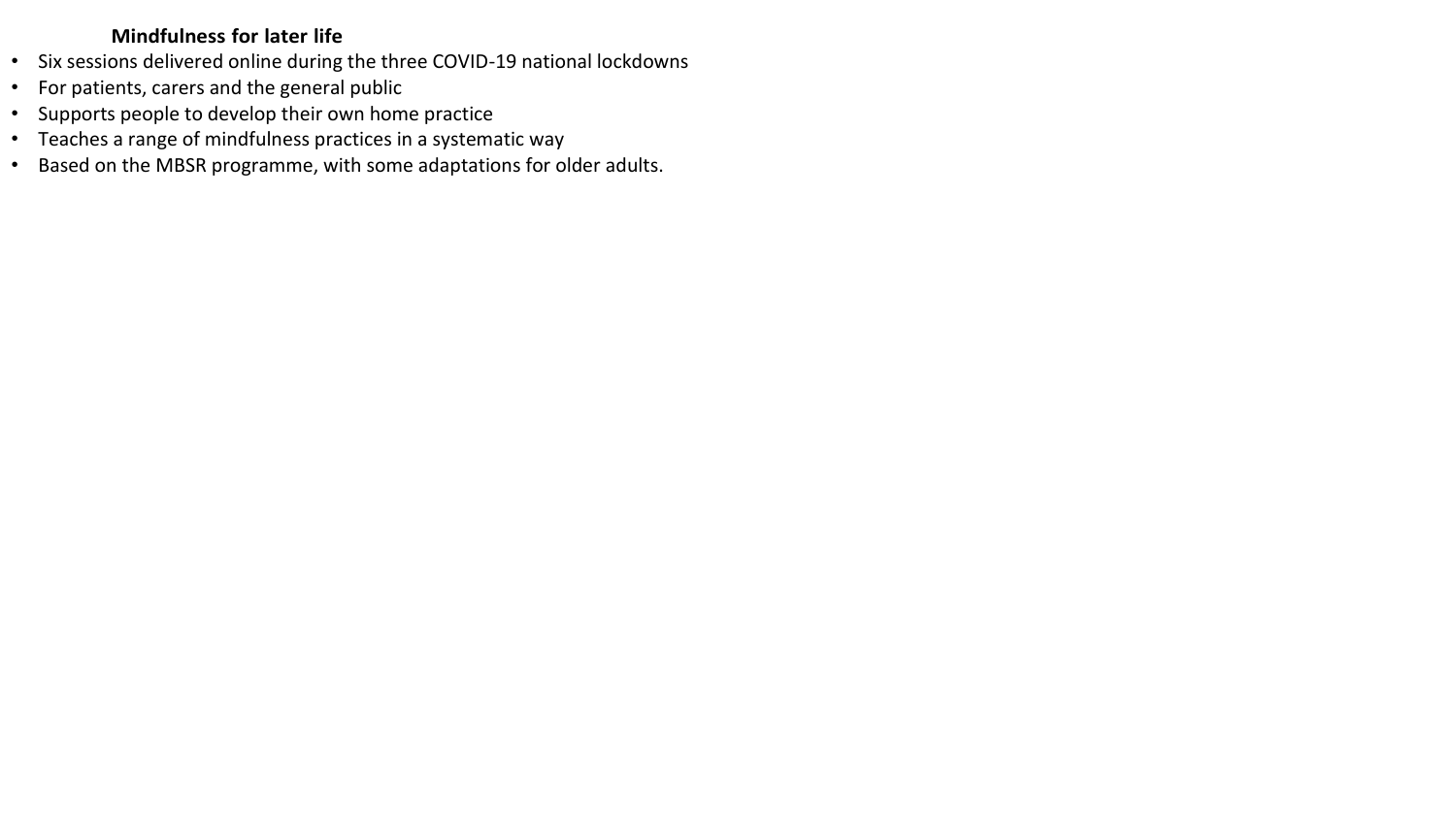## **Outcomes from the groups**

- Marked improvement in compassion for self and others
- For people with clinically significant levels of depression, these typically
- dropped from the moderate to severe range to the mild range.
- For people without depression the scores either stayed the same or they reported increased awareness of sad mood, but remained in the subclinical range
- For people whose memory difficulties were anxiety or depression related, they showed an improvement in working memory scores
- All participants showed an increase in mindfulness skills and awareness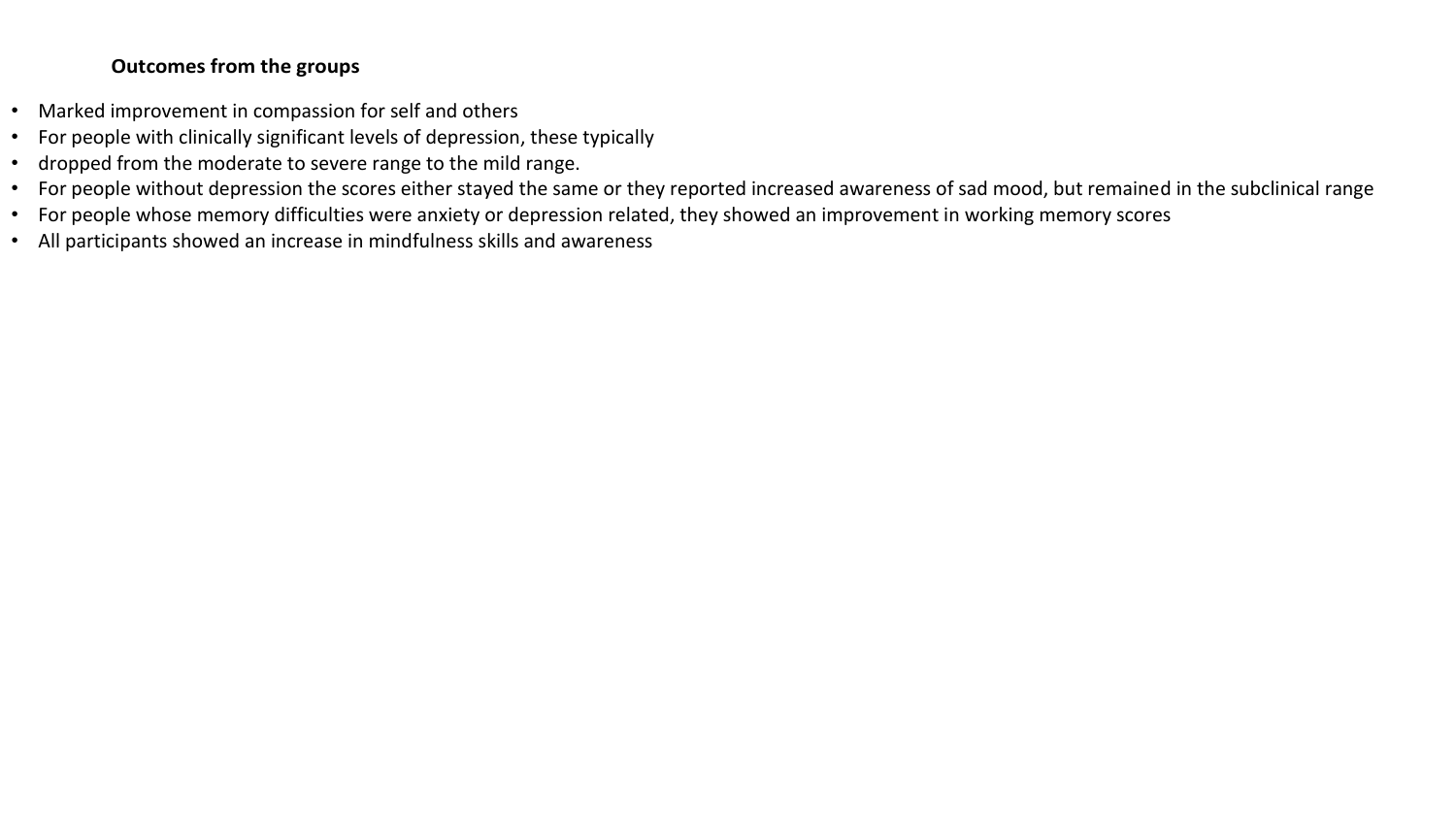**Feedback from the groups**

**"I began to open up my own mind and be less scared about everything."**

"... Having been shielding... It's been relaxing. You know, and I thoroughly enjoyed it and I'm grateful for it"

**"I'm beginning to find all kinds of things to be grateful for"**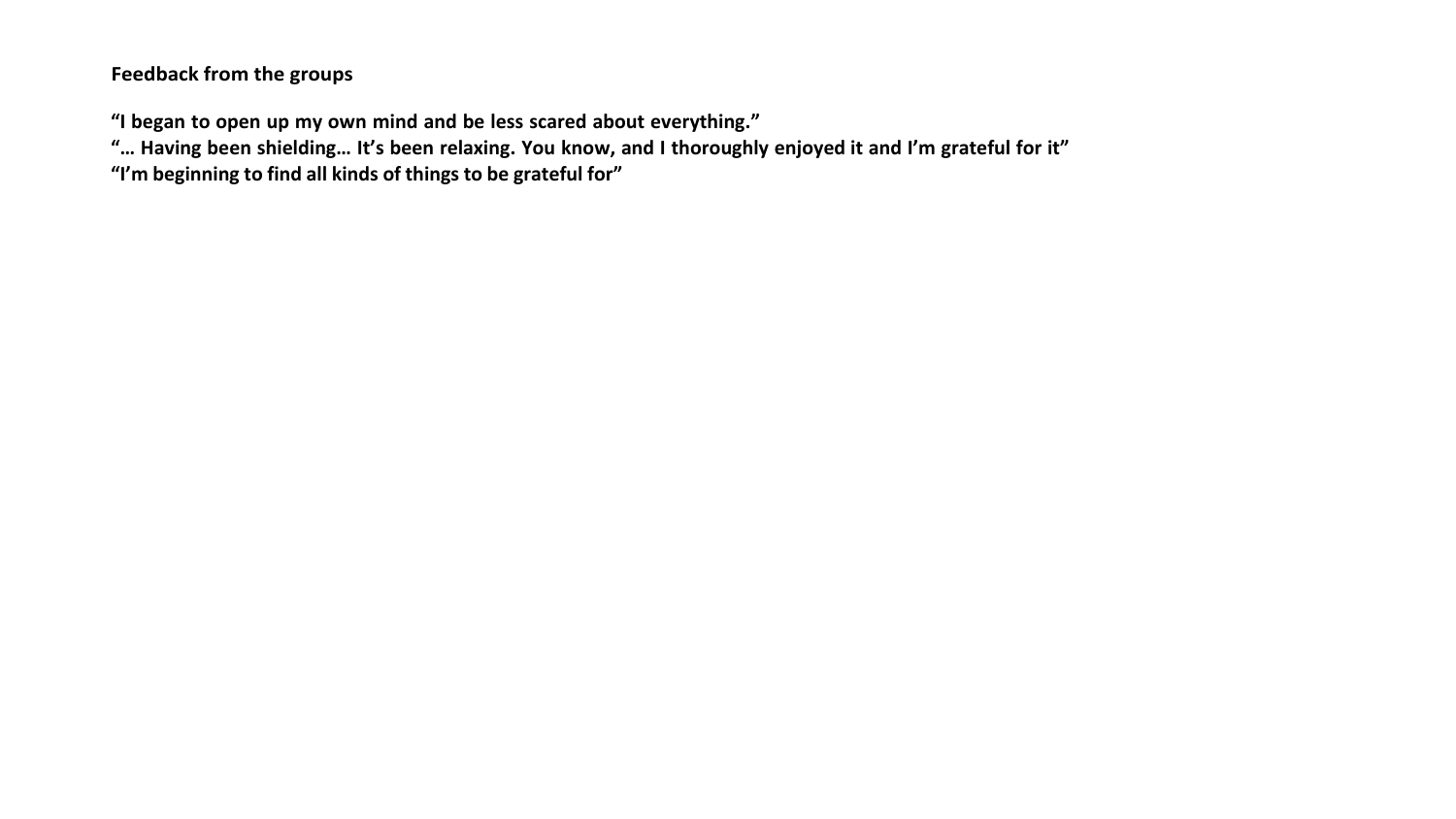What was it like attending the group online?

**"I felt more comfortable being in my own surroundings"**

**"because of my chronic condition it's hard for me to stick to stuff and actually go out and do it so I found it really helpful."**

**"it's a strange sort of dichotomy in a way because in one sense we were less together because we were not face-to-face, but on the other hand were in everyone else's home, so I kind of in a sense felt more connected."**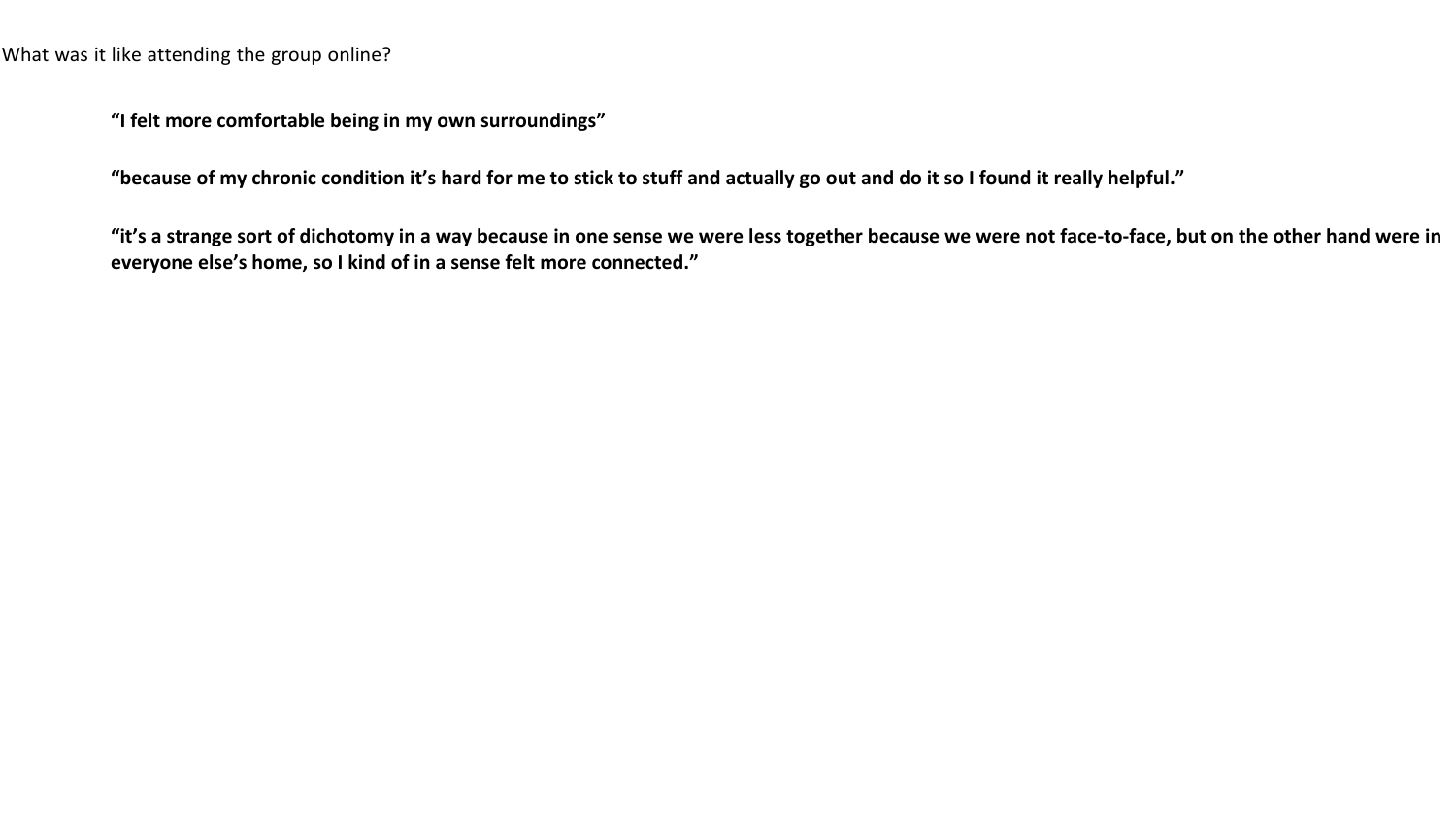Budha quote

**" the secret of health for the mind and body is not to mourn for the past, worry abut the future, or anticipate troubles, but to live in the present moment wisely and earnestly."**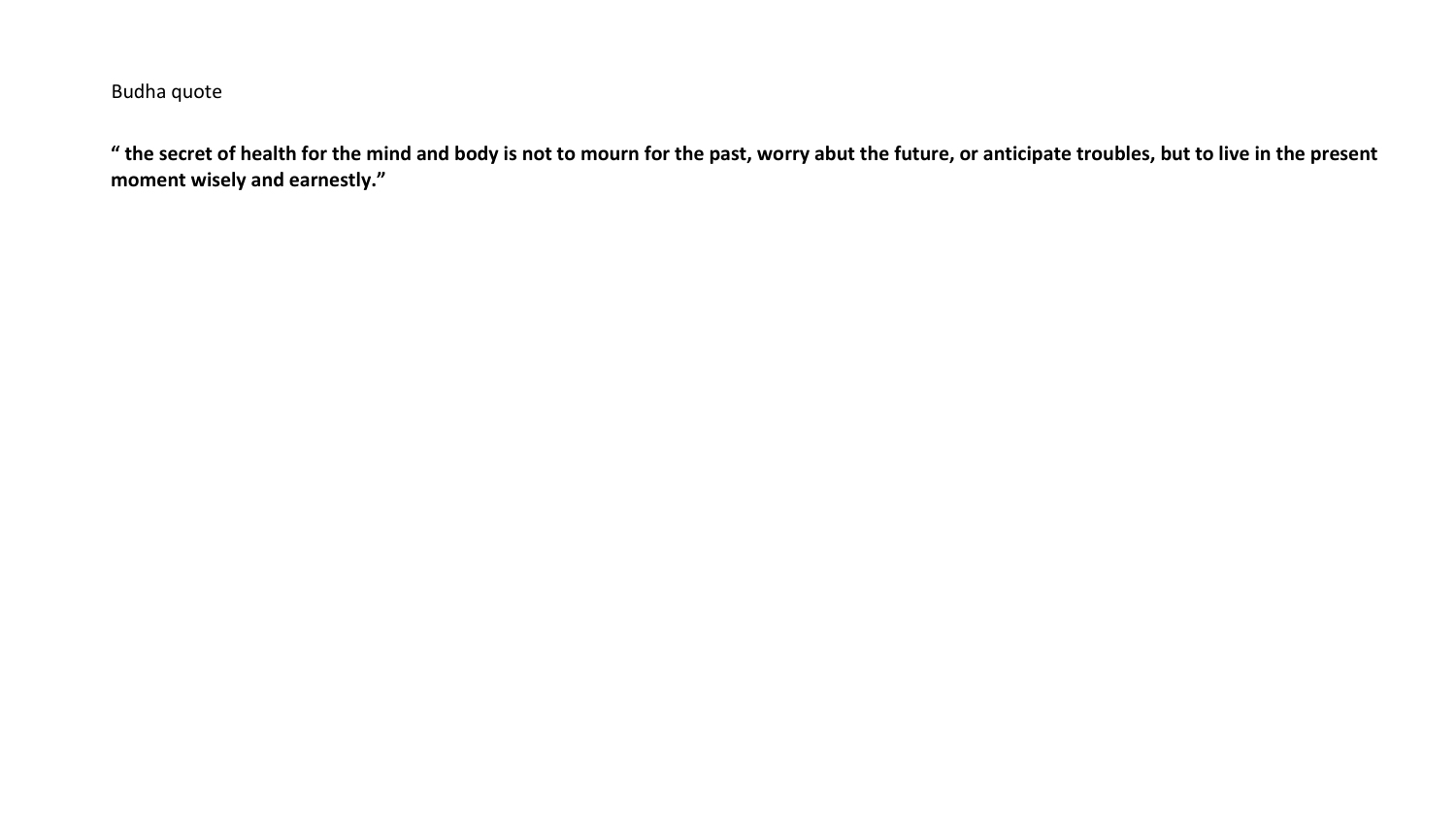## **Where can I access Mindfulness Courses**

- British Association for Mindfulness based approaches holds a list of UK registered mindfulness teachers. https://bamba.org.uk
- Many courses are now being run online due to COVID restrictions. Look for courses that are based on MBSR or MBCT.
- If you have some cognitive or attention difficulties, look at one of the courses which has shorter practices, such as finding peace in a frantic world
- There are several books with CDs which can help you to establish your home practice. "Full catastrophe living" by Jon Kabat Zinn outlines the MBSR approach. Danny Penman and Mark Williams have written "Finding Peace in a Frantic World."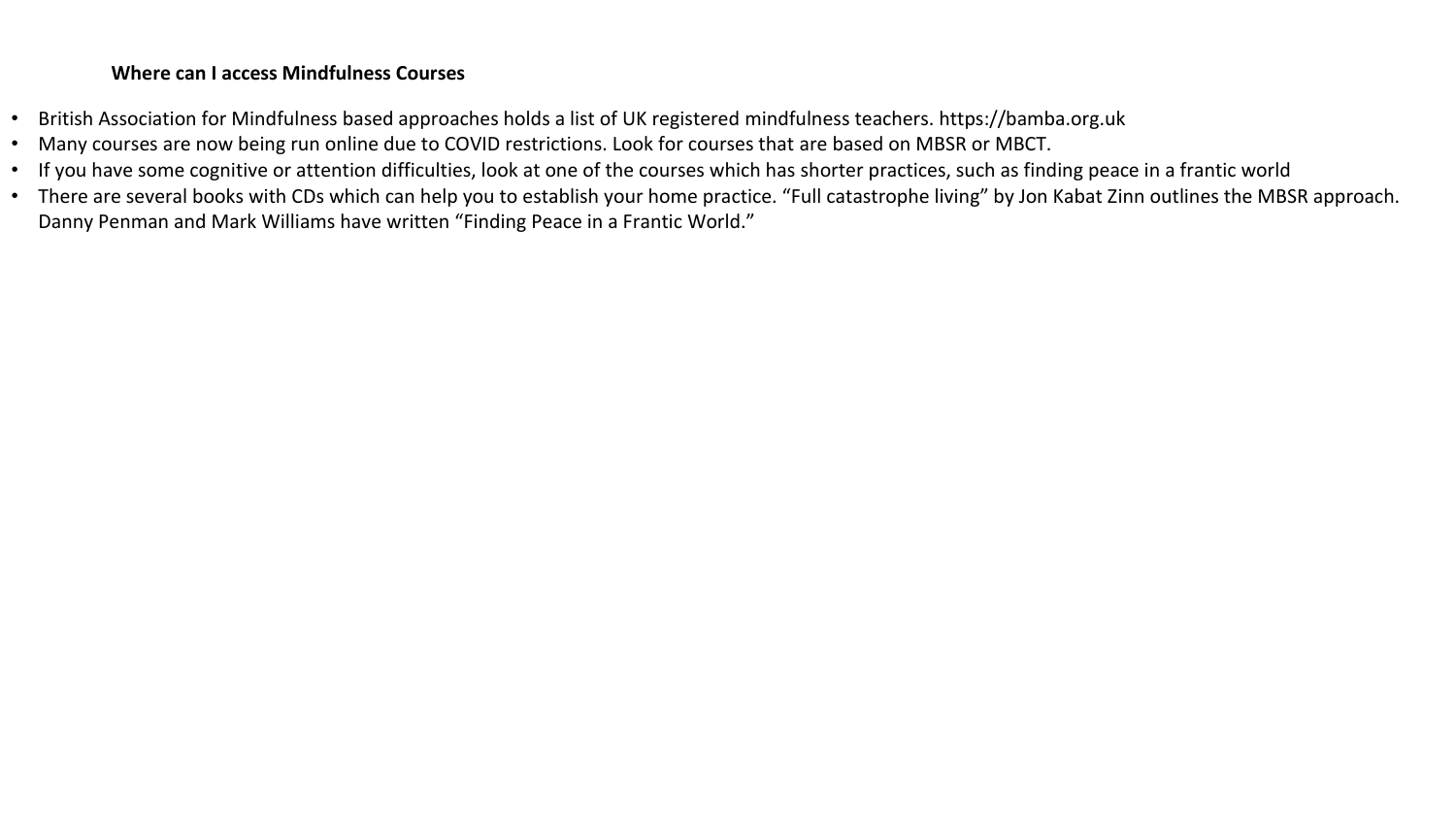**Thank you for your attention. You can contact me if you have questions [sue@summerpsychologyservices.co.uk](mailto:sue@summerpsychologyservices.co.uk)**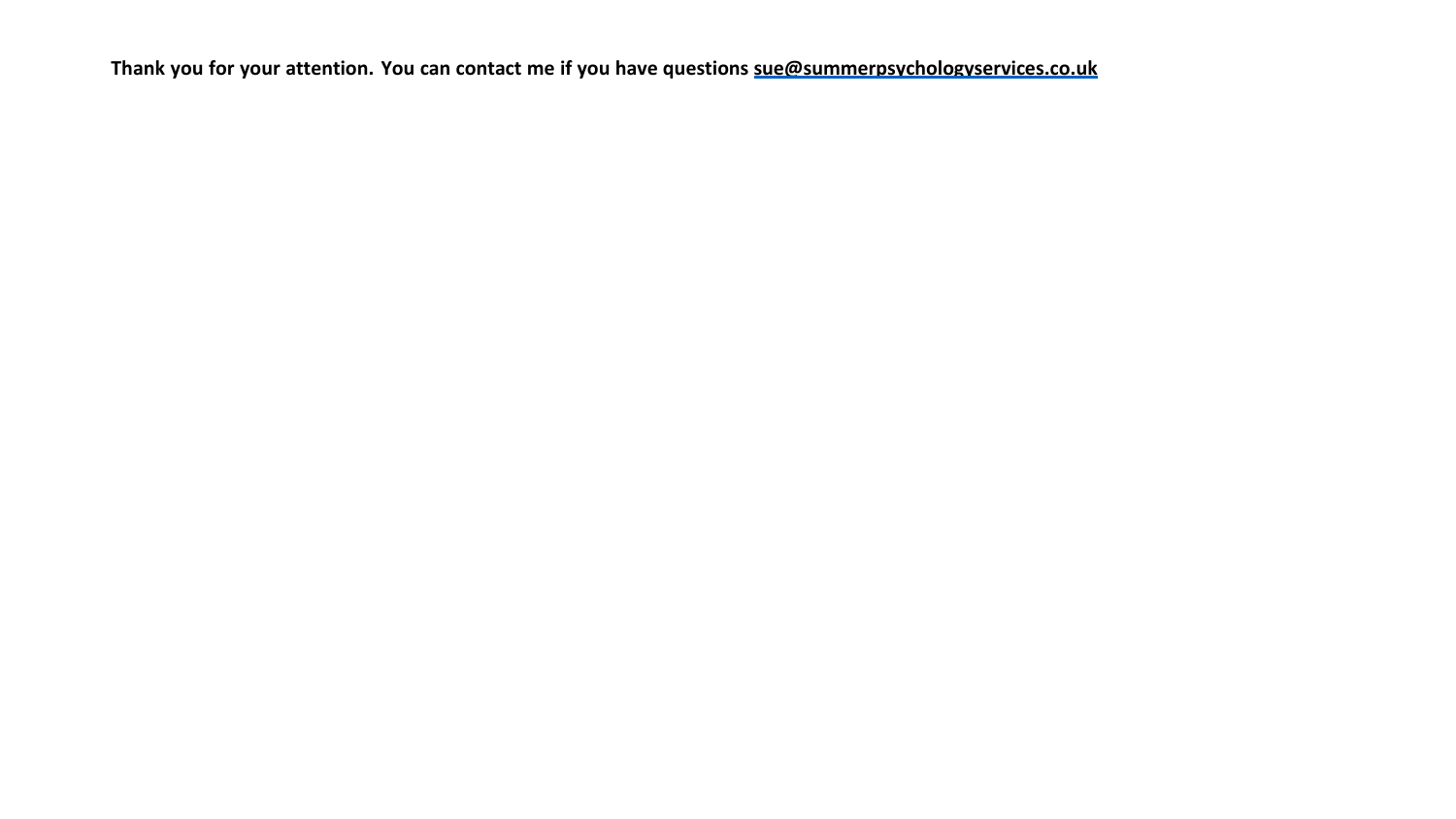## **Acknowledgements**

- Gatehouse Charity East Anglia
- Suffolk Community Foundation
- Norfolk Community Foundation
- West Suffolk Clinical Commissioning Group
- Centre for Mindfulness Research and Practice University of Bangor.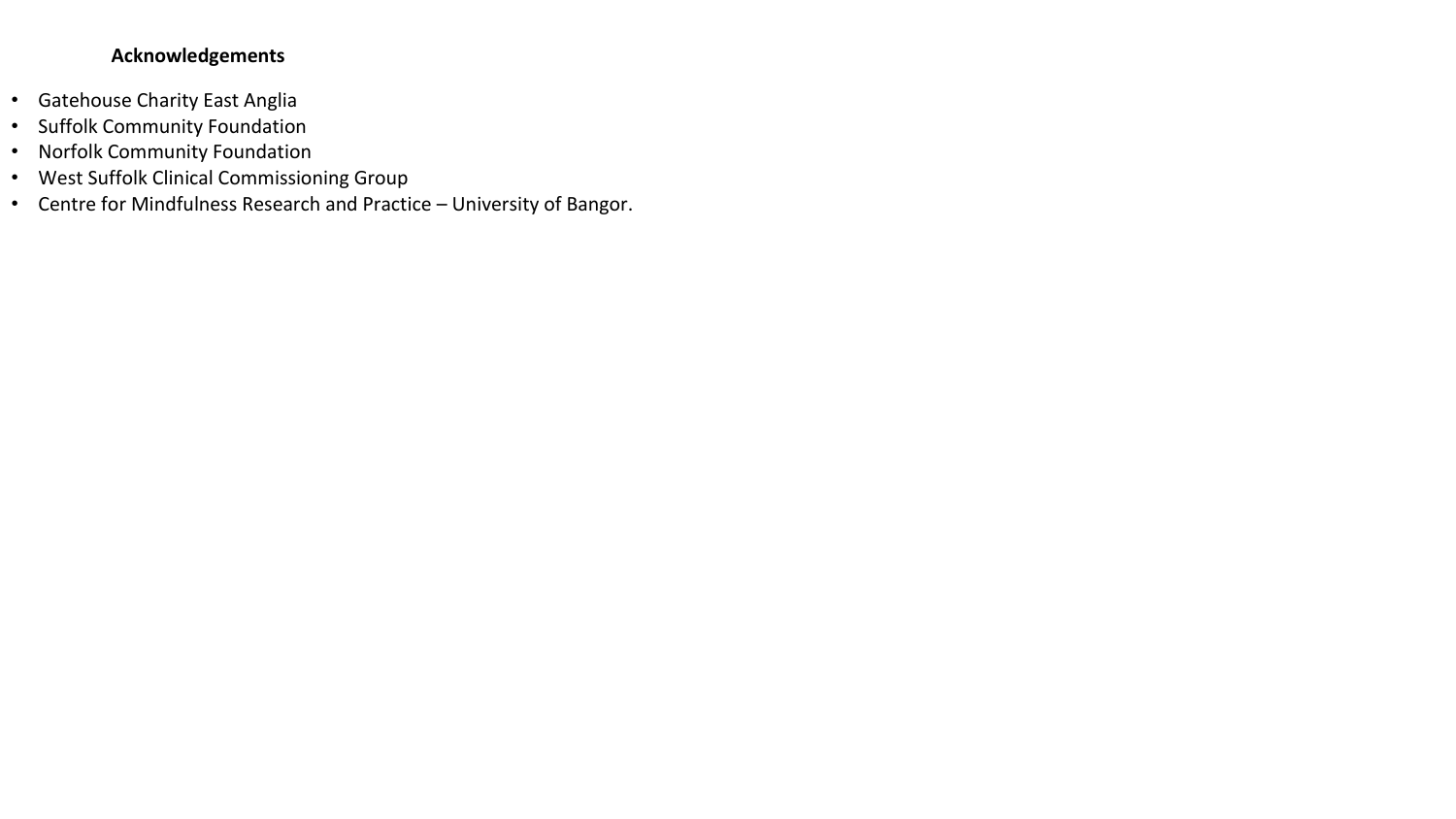Next Talk is 'Move it and breathe' on the 18<sup>th</sup> May 2022 -Summary of related resources to The Ageing Well Public Talk *Podcasts*

- Vseteckova J & King J (2020) COVID-[19 Interview podcast for The Retirement Café: 'Ageing Well Under Lockdown'](https://theretirementcafe.co.uk/077-dr-jitka/)
- Vseteckova J & Broad E (2020) Keep Me Walking [researching with people living with dementia and their carers -](https://youtu.be/0QHAS88C-LU) Podcast Open University in collaboration [with The Parks Trust](https://youtu.be/0QHAS88C-LU)
- Vseteckova J (2020) Podcast [areas for research with The Open University](https://youtu.be/vE6J9J_ovOM)
- [Broad E & Methley A & Vseteckova J \(2021\) Podcast OU & The Parks Trust & Northamptonshire](https://www.youtube.com/watch?v=dq5OXEBk3CA&feature=youtu.be) Healthcare NHS Foundation Trust Spotter sheet and mindful [walking.](https://www.youtube.com/watch?v=dq5OXEBk3CA&feature=youtu.be)
- [Broad E & Methley A & Vseteckova J \(2021\) Preventing brain decline while ageing](https://www.youtube.com/watch?v=965w7K8XPdo)

OpenLearn Resources:

- Vseteckova J [\(2020\) Ageing Well Public Talk Series](https://www.open.edu/openlearn/health-sports-psychology/health/the-ageing-well-public-talks)
- Vseteckova J [\(2019\) 5 reasons why exercising outdoors is great for people who have dementia](https://www.open.edu/openlearn/health-sports-psychology/mental-health/5-reasons-why-exercising-outdoors-great-people-who-have-dementia)
- Vseteckova J [\(2019\) Depression, mood and exercise](https://www.open.edu/openlearn/health-sports-psychology/mental-health/depression-mood-and-exercise?in_menu=622279)
- Vseteckova J [\(2019\) Five Pillars for Ageing Well](https://www.open.edu/openlearn/health-sports-psychology/mental-health/five-pillars-ageing-well)
- Vseteckova J [\(2020\) Ageing Brain](https://www.open.edu/openlearn/health-sports-psychology/health/the-ageing-brain-use-it-or-lose-it)
- Vseteckova J [\(2020\) Ageing Well Public Talks Series II. Plan for 2020](https://www.open.edu/openlearn/health-sports-psychology/health/ageing-well-public-talk-series-plan-2020/2021)  2021
- Vseteckova J [\(2020\) Walking the Parks with The OU and The Parks Trust](https://www.open.edu/openlearn/health-sports-psychology/social-care-social-work/keep-me-walking-people-living-dementia-and-outdoor-environments)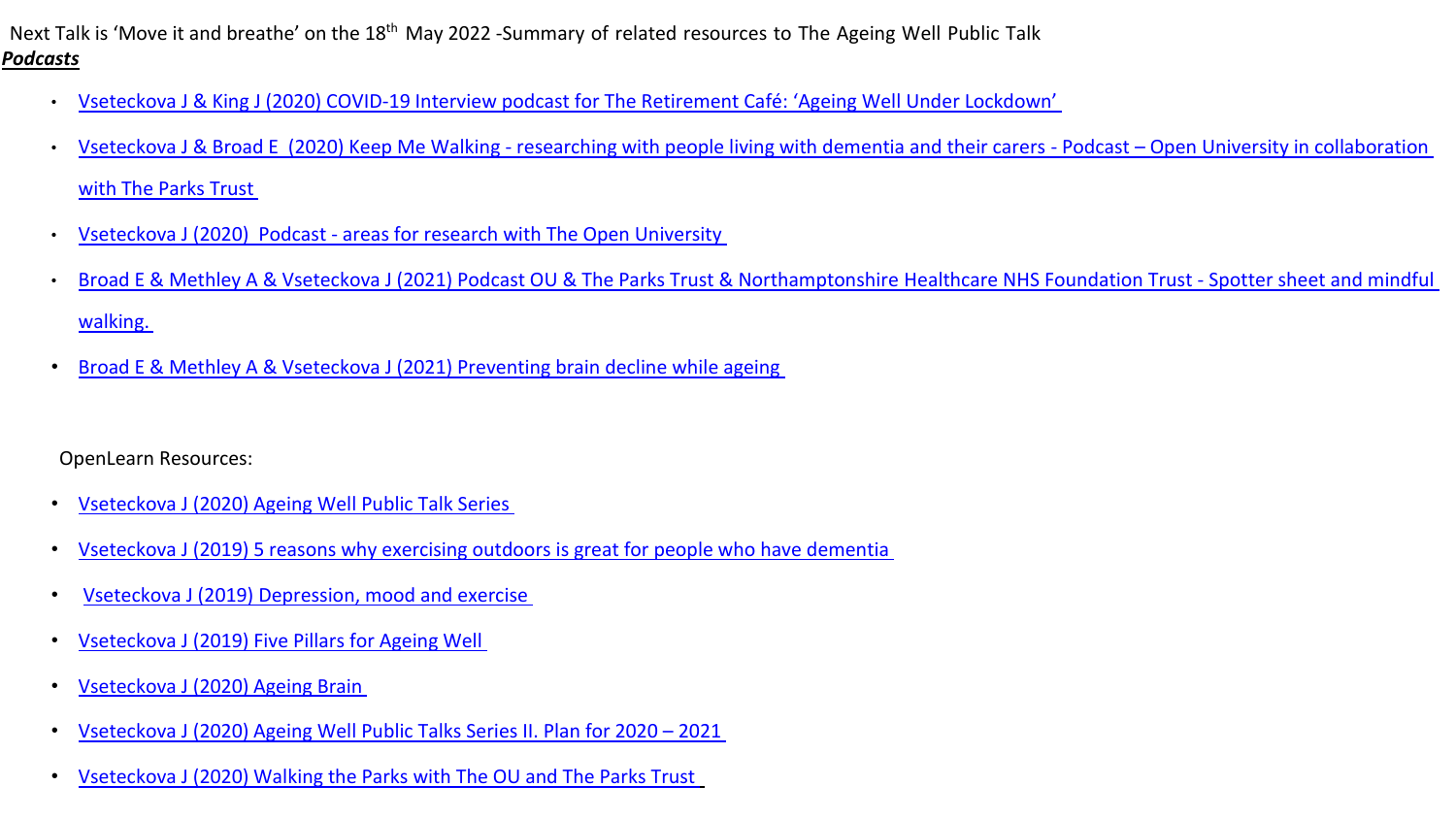- [Vseteckova J, Borgstrom E, Whitehouse A, Kent A, Hart A \(2021\) Advance Care Planning \(ACP \) -](https://www.open.edu/openlearn/health-sports-psychology/health/advance-care-planning-acp-discuss-decide-document-and-share) Discuss, Decide, Document and Share Advance Care Planning [\(ACP \)](https://www.open.edu/openlearn/health-sports-psychology/health/advance-care-planning-acp-discuss-decide-document-and-share)
- [Vseteckova J, Methley A, Lucassen M \(2021\) The benefits of mindfulness and five common myths surrounding it](https://www.open.edu/openlearn/health-sports-psychology/mental-health/the-benefits-mindfulness-and-five-common-myths-surrounding-it)
- [Vseteckova J, Broad E, Andrew V \(2021\) The impact of walking and socialising through 5 Ways Café on people living with dementia and their carers: A](https://www.open.edu/openlearn/health-sports-psychology/health/the-impact-walking-and-socialising-through-5-ways-cafe-on-people-living-dementia-and-their-carers)  [volunteer's perspective](https://www.open.edu/openlearn/health-sports-psychology/health/the-impact-walking-and-socialising-through-5-ways-cafe-on-people-living-dementia-and-their-carers)
- [Vseteckova J, Methley A, Lucassen M \(2021\) The benefits of mindfulness and five common myths surrounding it](https://www.open.edu/openlearn/health-sports-psychology/mental-health/the-benefits-mindfulness-and-five-common-myths-surrounding-it)
- [Methley A, Vseteckova J, Broad E \(2021\) Outdoor Therapy: The Benefits of Walking and Talking](https://www.open.edu/openlearn/health-sports-psychology/mental-health/outdoor-therapy-the-benefits-walking-and-talking)
- [Vseteckova J, Methley a, Broad E \(2021\) What happens to our brain as we age and how we can stop the fast decline](https://www.open.edu/openlearn/health-sports-psychology/health/what-happens-our-brain-we-age-and-how-can-we-stop-the-decline)
- Methley A & Vseteckova J & [Jones K \(2020\) Green & Blue & Outdoor spaces](https://www.open.edu/openlearn/health-sports-psychology/mental-health/the-benefits-outdoor-green-and-blue-spaces)

COVID-19 related

- [Vseteckova J, How to age well, while self-isolating \(2020\)](https://www.open.edu/openlearn/health-sports-psychology/how-age-well-while-self-isolating)
- [Vseteckova J, \(2020\) SHORT FILM -](https://youtu.be/LU4pXFgcGos) Ageing Well in Self-Isolation
- Vseteckova J, (2020) ANIMATION [Keeping healthy in Self-Isolation](https://youtu.be/M9yUC-MUugA)
- Vseteckova J et al (2020) COVID-19 [The effects of self-isolation and lack of physical activity on carers](https://www.open.edu/openlearn/health-sports-psychology/social-care-social-work/the-effects-self-isolation-and-lack-physical-activity-on-carers)
- Taverner P, Larkin M, Vseteckova J, [et al. \(2020\) Supporting adult carers during COVID-19 pandemic](https://www.open.edu/openlearn/health-sports-psychology/social-care-social-work/how-can-adult-carers-get-the-best-support-during-covid-19-pandemic-and-beyond)
- Robb M, Penson M, Vseteckova J, [et al. \(2020\) Young carers, COVID-19 and physical activity](https://www.open.edu/openlearn/health-sports-psychology/social-care-social-work/young-carerscovid-19-and-physical-activity)